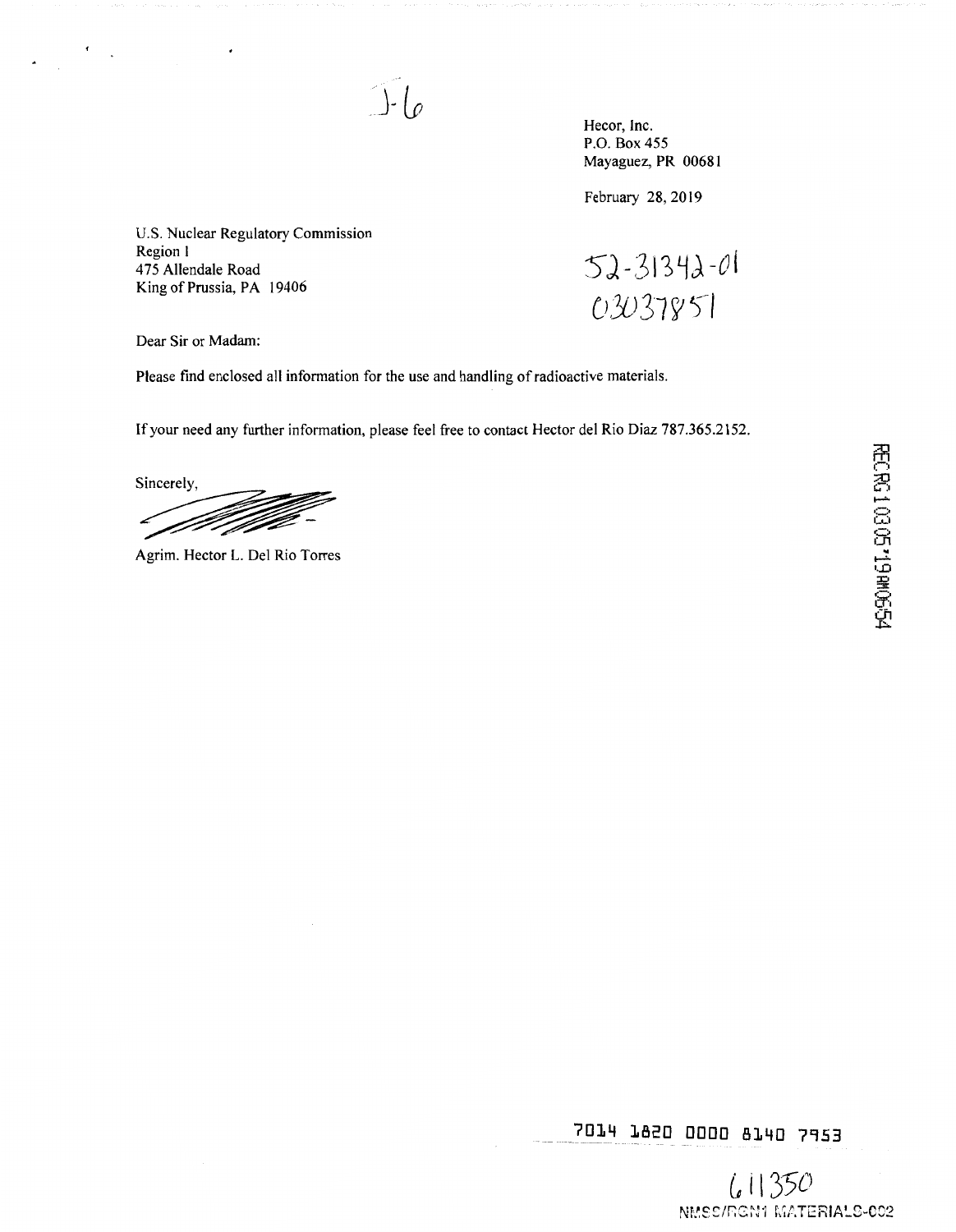Item l Address

 $\sum_{i=1}^n \frac{1}{2} \sum_{i=1}^n \frac{1}{2} \sum_{i=1}^n \frac{1}{2} \sum_{i=1}^n \frac{1}{2} \sum_{i=1}^n \frac{1}{2} \sum_{i=1}^n \frac{1}{2} \sum_{i=1}^n \frac{1}{2} \sum_{i=1}^n \frac{1}{2} \sum_{i=1}^n \frac{1}{2} \sum_{i=1}^n \frac{1}{2} \sum_{i=1}^n \frac{1}{2} \sum_{i=1}^n \frac{1}{2} \sum_{i=1}^n \frac{1}{2} \sum_{i=1}^n \frac{$ 

- a) Mailing address Hecor, Inc. P.O. Box455 Mayaguez, PR 0068 l (787) 805-4120 Fax (787) 265-6885
- b) Main Office address Hecor, Inc. Parque Industrial delo Oeste Calle Rochelaise #31 Mayaguez, PR 00681 (787) 805-4120 Fax (787) 265-6885
- c) Physical location (storage/location of the Nuclear gauge & records) Hecor, Inc. Parque Industrial delo Oeste Rochelaise #31 Mayaguez, PR 00681 (787) 805-4120 Fax (787) 265-6885

Please authorize the use at any temporary job site location within US territories.

The following is based on Portable Gauge Licenses, NUREG 1556 Vol 1, November 2001, Appendix B

| Radioisotope | Manufacturer                                                                                                                                                                                | Quantity                                                                                                                                                 | Use as Listed<br>on SSD<br>Certificate | Other Uses Not<br>Listed on SSD<br>Certificate |  |
|--------------|---------------------------------------------------------------------------------------------------------------------------------------------------------------------------------------------|----------------------------------------------------------------------------------------------------------------------------------------------------------|----------------------------------------|------------------------------------------------|--|
| Ra-226       | Sealed sources (Radium<br>Chemical Company Dwg<br>21.94; AEA Technology<br>Model Ran.C1)                                                                                                    | No single source to<br>exceed the maximum<br>activity per device as<br>specified in Sealed<br>Source and<br>Registration<br>Certificate.<br>22 mCi total | Yes                                    | Not Applicable                                 |  |
| $Cs-137$     | Sealed Sources (AEA<br><b>Technology Models</b><br>CDC.804, CDC.805,<br>CDC.800; Isotope<br><b>Products Laboratories</b><br>Model HEG-137; Dupont<br>Merck Model NER-550;<br>3M Model 4P6M) | No single source to<br>exceed the maximum<br>activity per device as<br>specified in Sealed<br>Source and<br>Registration<br>Certificate.<br>40 mCi total | Yes                                    | Not Applicable                                 |  |

Item 5 and 6: Materials to be Possessed and Proposed Uses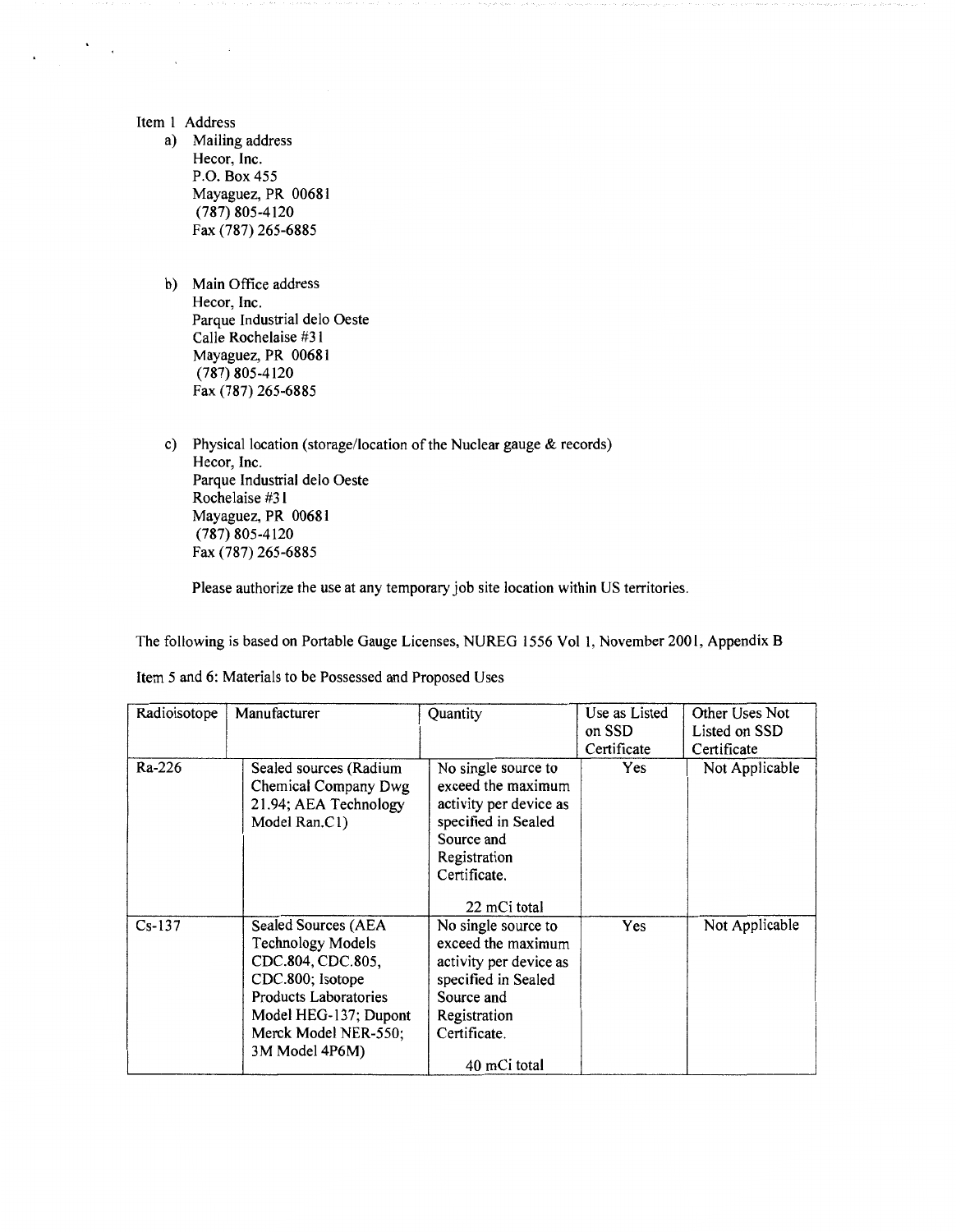|  | AMN.6002; AMN.Q1954,<br>AMN.PE5, AMN.V997;<br><b>Istope Products</b><br>Laboratories Model<br>AM1.NO2) | activity per device as<br>specified in Sealed<br>Source and<br>Registration<br>Certificate.<br>200 mCi total |  |  |
|--|--------------------------------------------------------------------------------------------------------|--------------------------------------------------------------------------------------------------------------|--|--|
|--|--------------------------------------------------------------------------------------------------------|--------------------------------------------------------------------------------------------------------------|--|--|

 $\label{eq:2} \frac{1}{2} \sum_{i=1}^n \frac{1}{2} \sum_{j=1}^n \frac{1}{2} \sum_{j=1}^n \frac{1}{2} \sum_{j=1}^n \frac{1}{2} \sum_{j=1}^n \frac{1}{2} \sum_{j=1}^n \frac{1}{2} \sum_{j=1}^n \frac{1}{2} \sum_{j=1}^n \frac{1}{2} \sum_{j=1}^n \frac{1}{2} \sum_{j=1}^n \frac{1}{2} \sum_{j=1}^n \frac{1}{2} \sum_{j=1}^n \frac{1}{2} \sum_{j=1}^n \frac{1}{$ 

 $\sim$   $\lambda$ 

| Item No. and Title                                        | Response                                                                                      |
|-----------------------------------------------------------|-----------------------------------------------------------------------------------------------|
| 7. Individual(s) responsible for the                      | Before obtaining licensed material, the proposed RSO will have                                |
| radiation safety program and                              | successfully completed one of the training courses described in                               |
| their training and experience -                           | Criteria in the section entitled "individuals(s) Responsible for                              |
| Radiation Safety Officer.                                 | Radiation Safety Program and Their Training and Experience-                                   |
|                                                           | Radiation Safety Officer" in NUREG-1556, Vol 1, Rev. 1 dated                                  |
| Name: Hector del Rio Diaz                                 | November 2001.                                                                                |
| 8. Training for individuals                               | Before using licensed materials, authorized users will have                                   |
| working in or frequenting                                 | successfully completed one of the training course described in                                |
| Restricted areas.                                         | Criteria in the section entitled "Training for Individuals Working In                         |
|                                                           | or Frequenting Restricted Areas" in NUREG-1556, Vol 1, Rev. 1                                 |
|                                                           | dated November 2001.<br>No information needs to be submitted in response to this item; key    |
| 9. Facilities and equipment.                              | issues are addressed under "Radiation Safety Program - Public                                 |
|                                                           | Dose" and "Radiation Safety Program - Operating and Emergency                                 |
|                                                           | Procedures."                                                                                  |
| 10. Radiation Safety Program --                           | The applicant is not required to, and should not, submit its audit                            |
| Audit Program.                                            | program to NRC for review during the licensing phase.                                         |
| 10. Radiation Safety Program -                            | The applicant is not required to submit a response to the termination                         |
| Termination of activities.                                | of activities section during the initial application. However, when                           |
|                                                           | the license expires when the licensee ceases operation, NRC Form                              |
|                                                           | 314 must be submitted.                                                                        |
| 10. Radiation Safety Program -                            | We will either possess and use, or have access to and use, a radiation                        |
| Survey Instrument.                                        | survey meter that meets the Criteria in the section entitled "Radiation                       |
|                                                           | Safety Program - Instruments" in NUREG-1556, Vol 1, Rev. 1                                    |
| Monitor 4                                                 | dated November 2001.                                                                          |
| 10. Radiation Safety Program -                            | Physical inventories will be conducted at intervals not to exceed 6                           |
| Material Receipt and                                      | months, to account for all sealed sources and devices received and                            |
| Accountability.                                           | possessed under the license.<br>Either we will maintain, for inspection by NRC, documentation |
| 10. Radiation Safety Program -<br>Occupational Dosimetry. | demonstrating that unmonitored individuals are not likely to receive                          |
|                                                           | a radiation dose in excess of 10 percent of the allowable limits in 10                        |
|                                                           | CFR Part 20, or we will provide Dosimetry processed and evaluated                             |
|                                                           | by an NVLAP approved processor that is exchanged at a frequency                               |
|                                                           | recommended by the processor.                                                                 |
| 10. Radiation Safety Program -                            | The applicant is not required to submit a response to the public dose                         |
| Public Dose.                                              | section during the licensing phase. This matter will be examined                              |
|                                                           | during an inspection.                                                                         |
| 10. Radiation Safety Program -                            | Operating and emergency procedures will be developed,                                         |
| Operating and Emergency                                   | implemented, and maintained and will meet the Criteria in the                                 |
| Procedures.                                               | section entitled "Radiation Safety Program - Operating and                                    |
|                                                           | Emergency Procedures" in NUREG-1556, Vol 1, Rev. 1 dated                                      |
|                                                           | November 2001                                                                                 |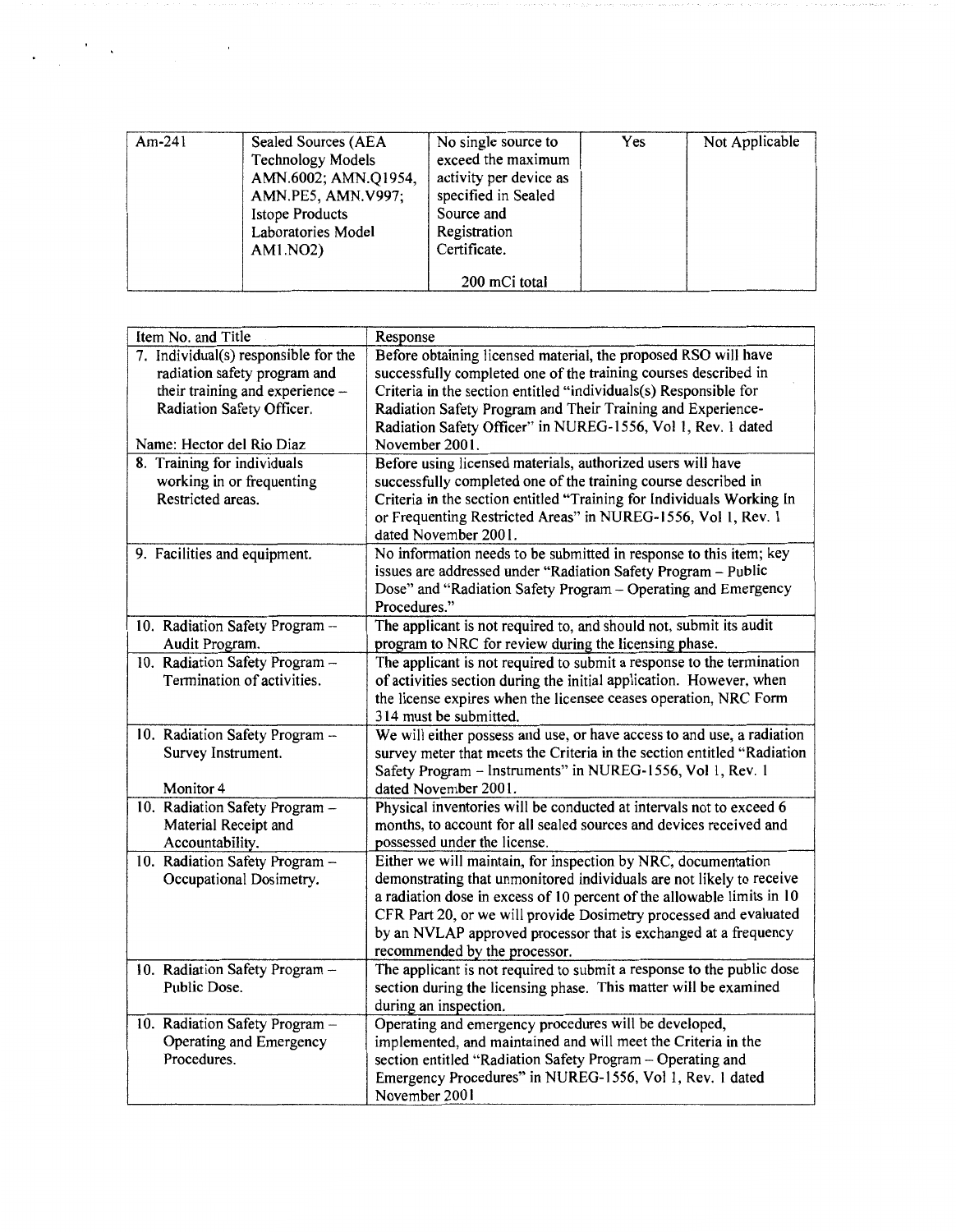| 10. Radiation Safety Program -<br>Leak Test.           | Leak tests will be performed at intervals approved by the NRC or an<br>Agreement State and specified in the sealed Sources and Device<br>Registration Sheets. Leak tests will be performed by an organization<br>authorized by NRC or an Agreement State to provide leak testing<br>services for other licensees or using a leak test kit supplied by an<br>organization authorized by NRC or Agreement State to provide leak<br>tests kits to other licensees and according to the kit supplier's<br>instructions. |
|--------------------------------------------------------|---------------------------------------------------------------------------------------------------------------------------------------------------------------------------------------------------------------------------------------------------------------------------------------------------------------------------------------------------------------------------------------------------------------------------------------------------------------------------------------------------------------------|
| 10. Radiation Safety Program -<br>Maintenance.         | Routine Cleaning and Lubrication<br>We will implement and maintain procedures for routine maintenance<br>of our gauges according to each manufacturer's recommendations<br>and instructions.<br><b>Non-Routine Maintenance</b><br>We will send the gauge to the manufacturer or other person<br>authorized by the NRC or an Agreement State to perform non-<br>routine maintenance or repair operations that require the removal of<br>the source or source rod from the gauge.                                     |
| 10. Radiation Safety Program -<br>Transportation.      | The applicant is not required to submit a response to transportation<br>during the licensing process. However, this issue will be reviewed<br>during an inspection.                                                                                                                                                                                                                                                                                                                                                 |
| 11. Waste Management - Gauge<br>Disposal and Transfer. | The applicant is not required to submit a response to waste<br>management during the licensing process. However, the licensee<br>should develop, implement, and maintain gauge transfer and disposal<br>procedures in its radiation protection program.                                                                                                                                                                                                                                                             |

 $\label{eq:2.1} \frac{1}{2}\sum_{i=1}^n\frac{1}{2}\sum_{i=1}^n\frac{1}{2}\sum_{i=1}^n\frac{1}{2}\sum_{i=1}^n\frac{1}{2}\sum_{i=1}^n\frac{1}{2}\sum_{i=1}^n\frac{1}{2}\sum_{i=1}^n\frac{1}{2}\sum_{i=1}^n\frac{1}{2}\sum_{i=1}^n\frac{1}{2}\sum_{i=1}^n\frac{1}{2}\sum_{i=1}^n\frac{1}{2}\sum_{i=1}^n\frac{1}{2}\sum_{i=1}^n\frac{1}{2}\sum_{i=1}^n\$ 

 $\mathcal{L}^{\text{max}}_{\text{max}}$  and  $\mathcal{L}^{\text{max}}_{\text{max}}$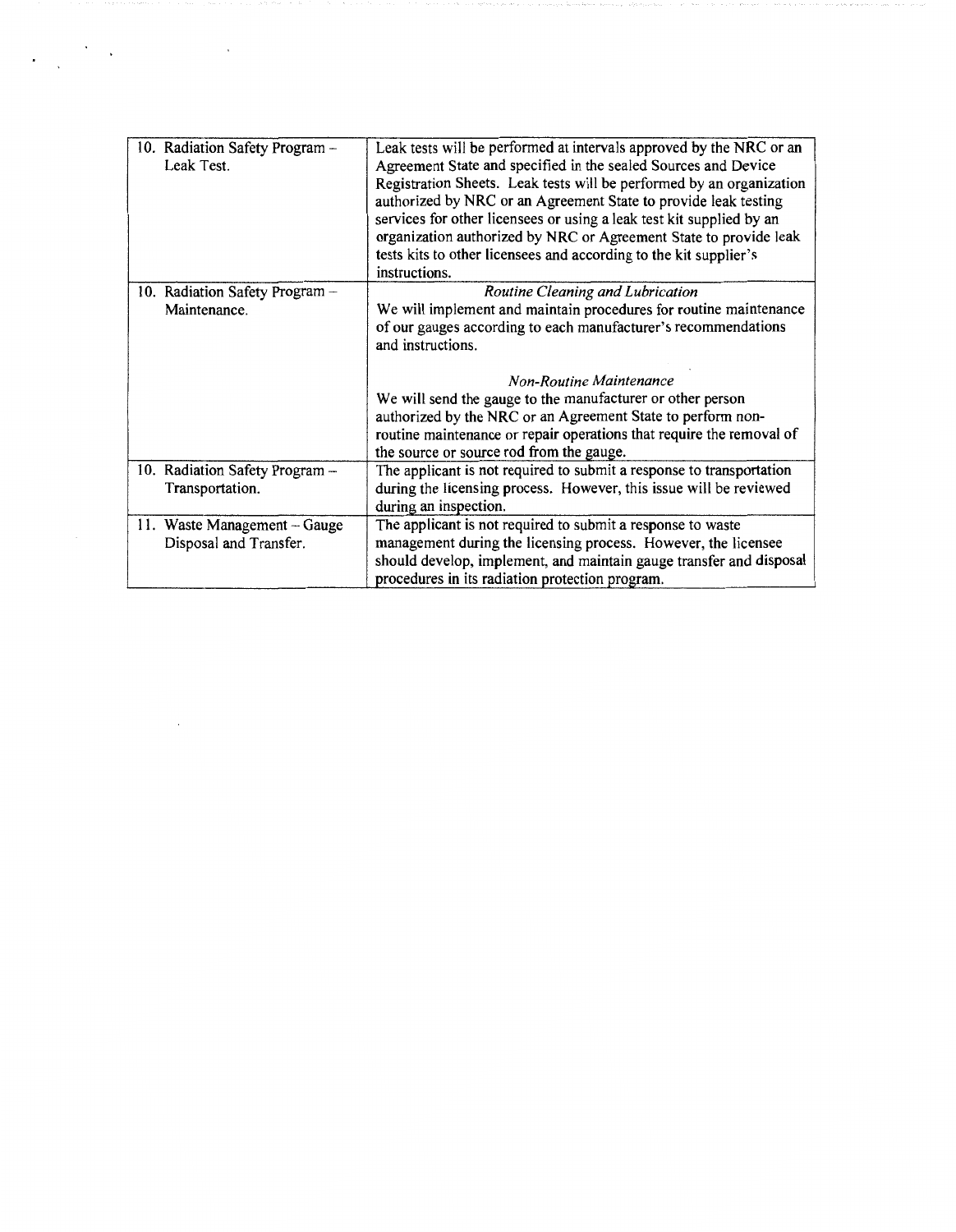

#### INVENTARIO DE **MEDIDORES** NUCLEAR DE **DENSIDAD**  (NUCLEAR GAUGES INVENTORY)

| <b>MODEL</b> | <b>SERIAL</b> | <b>MANUFACTURER</b>                    | <b>QTY</b> | <b>Geiger Muller</b> | <b>Location</b>          | <b>Audit</b> |
|--------------|---------------|----------------------------------------|------------|----------------------|--------------------------|--------------|
| $C-200$      | L-547         | <b>SEAMAN NUCLEAR</b><br>Ra-226 4.5mCi | 1          |                      | <b>Hecor</b><br>facility |              |
| $C-300$      | 21184         | <b>SEAMAN NUCLEAR</b><br>Ra-226 4.5mCi | 1          | 1                    | AC-<br>80227<br>cayey    |              |
| $C-300$      | 21156         | <b>SEAMAN NUCLEAR</b><br>Ra-226 4.5mCi | 1          | 1                    | AC-<br>80227<br>cayey    |              |

RSO Approved: <u>28 - feb - 19</u>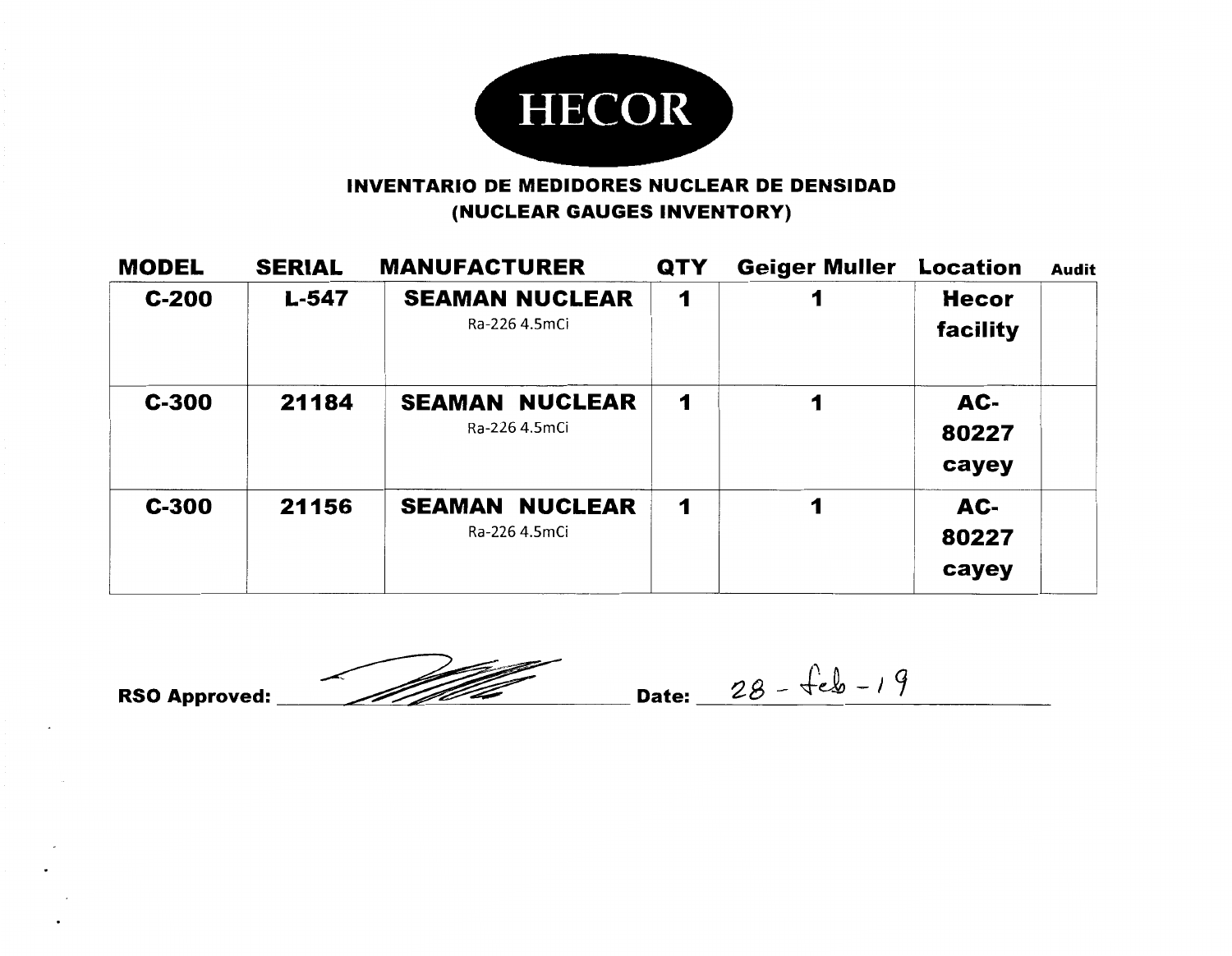### **CRMI**

Consultores de Radiación Médica e Industrial NRC License # 52-25430-01

This certifies that

Hector del Río Díaz

Has successfully completed the courses entitled:

Nuclear Gauge Certification, Security for Hazardous Materials and **HAZMAT** for Radiation Certification

# February 26, 2019

This course provides the continuing education requirements in compliance with the 49 Code of Federal Regulations Part 172.704 and the Nuclear Regulatory Commission NUREG 1556.

David M. Rhoe. MS. WSO-CHME. WSO-CSI

Health Physicist Medical Physicist

This certifies that the employee has been trained and tested, as required by 49 CFR 172.704.

Management